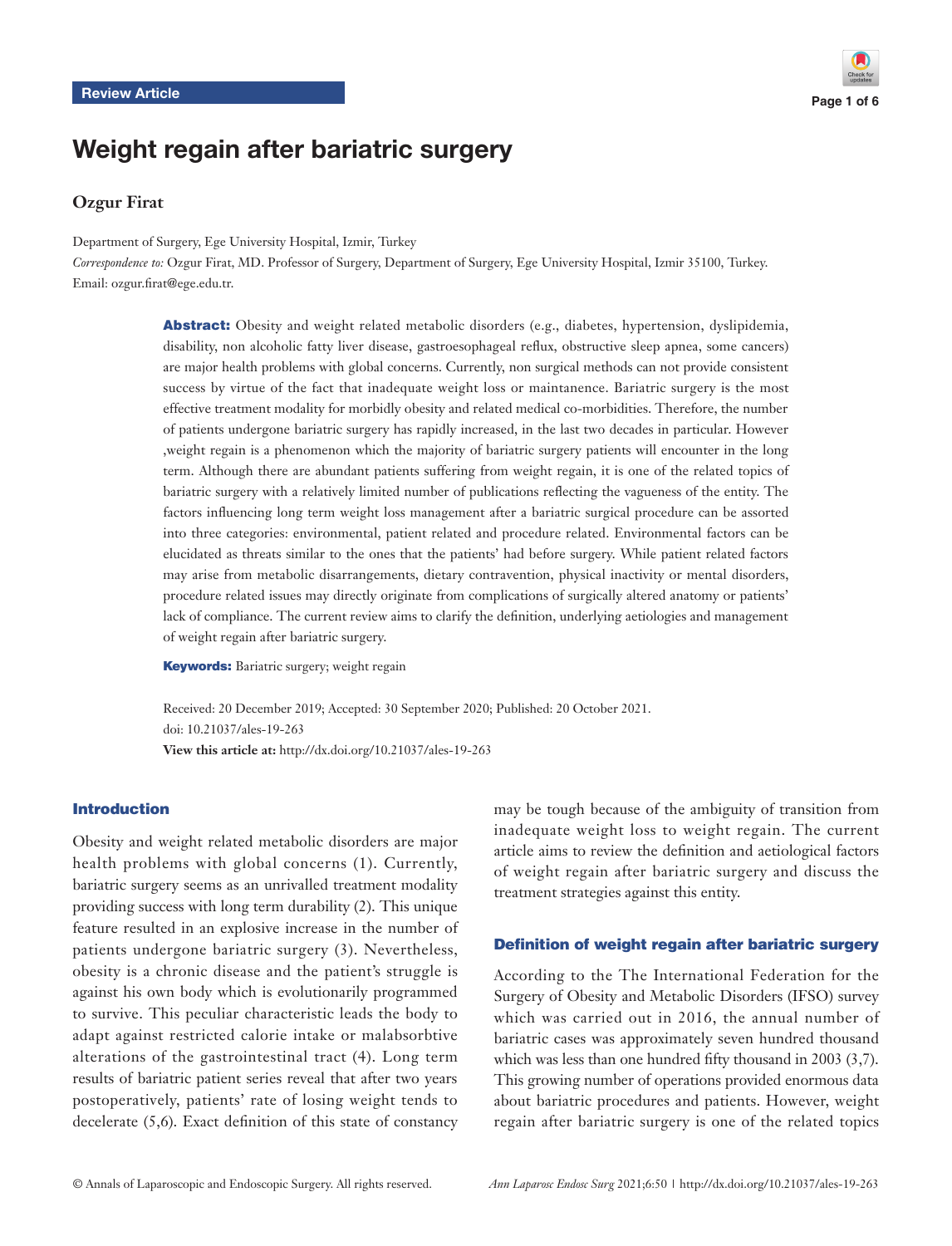with a relatively limited number of publications. As well as there are some suggestions for the definition of weight regain, the distinction between inadequate weight loss and weight regain is unclear even in the most cited publications on this issue. One of the suggestions assuming regained weight as "significant" was established by Odom *et al.* as more than 15% of the total weight lost based on the nadir (8). Another study by Roslin *et al.* accepted that cut off rate as >10% (9). However, there are a number of studies defining the weight regain as an increase of body weight of more than 10 kg from the nadir which were reviewed by Lauti *et al.* (10). The heterogenity of the definitions among the studies may not express great differences in reality considering individual patient management, though it may complicate scientific researches and data interpretation.

### Aetiological factors

The key factors influencing long term weight loss management after a bariatric surgical procedure can be assorted into three categories: environmental, patient related and procedure related. The former two may also be associated with the patient's being obese prior to bariatric surgery; however, the latter is a surgically created alteration and should be assessed considering the compliance of the patient with the reshaped anatomy.

# *Environmental factors*

Obesity; as an epidemic health problem, is strongly correlated with the industrial development of food production and increased access and consumption of high calorie food supplies in large portions (11,12). Also, increased use of motor vehicles are revealed to be associated with being overweight or obese instead of more personally active transport patterns like walking or cycling (13,14). A strange aspect of the epidemic was detected as these challenging trends are not only belonged to developed regions; in contrast, rural areas have a faster increase in body mass index (BMI) rates (15). This is a surprising report since the residents of the rural areas are believed to be consuming less processed food and with more physical activity on farms, forestry and mining. The obesogenic environmental factors above are likewise threatening settings for the bariatric patient who is supposed to change his/her lifestyle and habits.

Another challenging environmental issue for the bariatric patient is family structure. In order to reach desired outcomes, the majority of the patients require family support to alter the lifestyle and habits that impelled him/ her to overeating, obesity, and co-occurring psychiatric symptoms before weight loss surgery (16,17). Single parents were reported as more unfortunate with regard to receiving family support to change eating habits and going along with family members in exercise sessions (18). Considering the data suggesting significantly increased changes in marital or relationship status among bariatric surgery patients with respect to controls, the impact of this environmental factor on weight regain is extremely hard to predict before weight loss surgery (19).

# *Patient related factors*

In their extensive systematic review, Karmali *et al.* classified patient related factors under four subtitles apart from surgery related factors as endocrinological / metabolic disarrangements, dietary contravention, physical inactivity and mental health or psychological disorders (20). This classification involves several relevant topics in a wellrounded manner and taken as model in the current article with more recent references.

#### **Endocrinological/metabolic disorders**

Weight loss obtained by lifestyle and behavioral interventions is countervailed by hormonal regulations. However, this adaptation skill set does not emerge exactly after surgically induced weight loss. Sumithran *et al.* suggested that after a weight loss program based on dietary restriction, significant reductions in levels of leptin, peptide YY, cholecystokinin, insulin, and amylin and increases in levels of ghrelin, gastric inhibitory polypeptide, and pancreatic polypeptide were observed. These hormonal changes also significantly increased subjective appetite and hunger. The striking finding of this study is the mediators of appetite demonstrated persistence even after one year which may be responsible for weight recidivism (21). Apart from this, surgically induced gastrointestinal hormone responses showed short and long term effects on appetite in order to decrease hunger and eventually led to an increase in insulin secretion and sensitivity (22,23). Nevertheless; in patients with weight regain after bariatric surgery, these hormonal alterations were found to be reverted in experimental and clinical studies (24,25).

#### **Dietary contravention**

Bariatric surgery creates an immediate modification in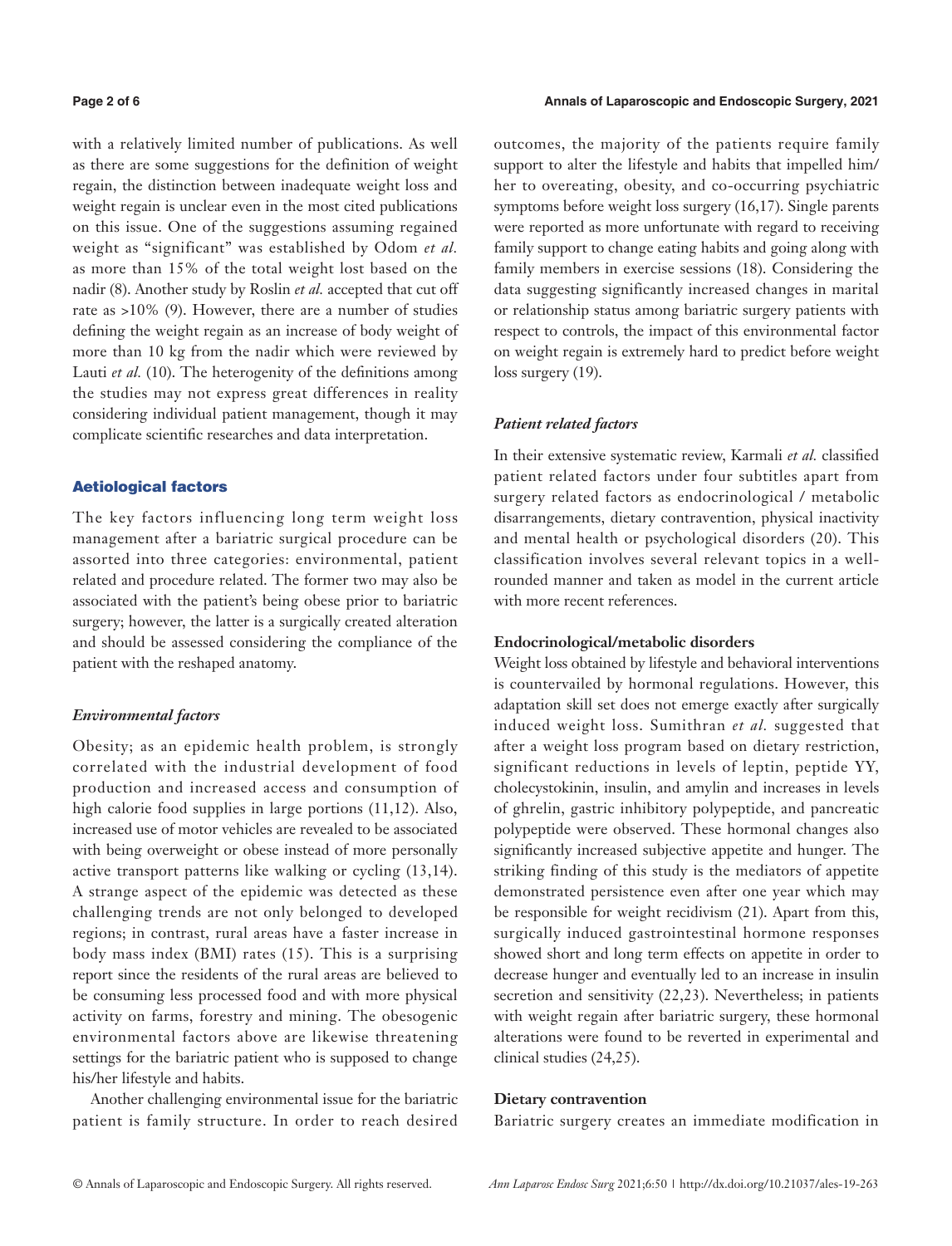#### **Annals of Laparoscopic and Endoscopic Surgery, 2021 Page 3 of 6**

gastrointestinal system which eventually decreases caloric intake with/without malabsorbtion. The recent anatomy with its concomitant hormonal benefits generally brings the desired effects out in the first two years (6). The early changes in total energy intake and macronutrient composition during the first six months after surgery was found to be a predictor of long term success with 10 year follow up (26). In that study, Kanerva *et al.* also suggested that greater weight loss was achieved in patients who favored protein and carbohydrates over fat and in patients who favored protein over carbohydrates than in individuals who favored the opposite changes in macronutrient composition (26).

Grazing, a maladaptive eating behavior was defined as unplanned and repetitious eating of small amounts of food with an accompanying sense of a lack of control over this eating (27). Grazing can develop as *de novo* after bariatric surgery regardless of surgery type and it is strongly correlated with weight regain, when the weight loss reaches a plateau in particular (28,29).

#### **Physical inactivity**

Physical inactivity is suggested as one of the major risk factors for weight regain after bariatric surgery (4,20). However, the information on this subject is limited. In their systematic review, Jacobi *et al.* concluded that observational evidence of self-reported physical activity increases after bariatric surgery and that physical activity is associated with surgically induced weight loss (30). This finding was not totally in accordance with the previous report of Bond *et al.* in which they identified that patients who had lost weight through bariatric surgery were less physically active than those who had lost similar weight by non surgical treatment modalities (31). Two recent meta-analyses indicated significantly improved physical function after bariatric surgery at 12 months (32) and up to 36 months (33) both objectively recorded and self reported. Although these studies were not directly targeted towards weight regain, data about improved physical activity after surgery are generally translated to researches concerning weight regain

# **Mental status**

Mental health conditions are common among bariatric surgery patients. Abnormal eating patterns, binge eating disorder in particular, depression, alcohol and drug addiction were reported as predictive factors of weight regain after surgery (8). Binge eating is defined as eating large amounts of food accompanied by a sense of loss of control over eating and it involves regular episodes of excessive, uncontrolled overeating and is strongly associated with psychological stress (34). Many studies have previously disclosed disappointing results with inadequate weight loss and weight regain after surgery (20,35). Nevertheless; in their recent systematic review, Dawes *et al.* revealed that neither depression nor binge eating disorder was associated with differences in weight outcomes. In contrast, bariatric surgery was associated with postoperative decreases in the prevalence of depression and the severity of depressive symptoms (36). Another systematic review carried out by Gill *et al.* concluded that bariatric surgery has elicited longterm reductions in anxiety and depressive symptoms and they additionally recommended metabolic treatments as a viable therapeutic intervention for mood disorders (37). These recent findings may presage a new debate on this peculiar group of patients.

#### *Factors related to surgical procedure*

Weight regain can occur after all bariatric surgical procedures. However, every type of surgery may have unique patterns leading to failure. Gastric pouch enlargement and stomal dilation are the two leading entities responsible from weight regain after Roux en Y Gastric Bypass (38). Gastrogastric fistula is a rare complication which may cause weight regain in 80 % (39). As malabsorbtion is another component of gastric bypass, its contribution to weight loss or the role of intestinal adaptation are matters of numerous experimental and clinical studies (40-42). Although there is no consensus on the reasoning, distalization of standard Roux en Y Gastric Bypass is carried out in some centers in case of inadequate weight loss or weight regain (43,44).

Impressive short and mid-term results gained popularity to sleeve gastrectomy as a stand alone procedure and the procedure has taken the lead from Roux en Y Gastric Bypass in terms of most performed procedure worldwide (3). Nonetheless, long term results more than ten years have shown that sleeve gastrectomy can be associated with significant weight regain and intractable gastroesophageal reflux requiring revisional surgery (45,46).

Adjustable gastric banding was one of the most common bariatric operations a decade ago, however; alongside with the rise of sleeve gastrectomy, failure in long term weight control and surgical complications with a rate of 20–30% disfavored the procedure (47). Failed gastric banding is best managed with a revisional surgery in order to achieve further and stable weight loss. Roux en Y Gastric Bypass and sleeve gastrectomy are the most preferred techniques (48,49).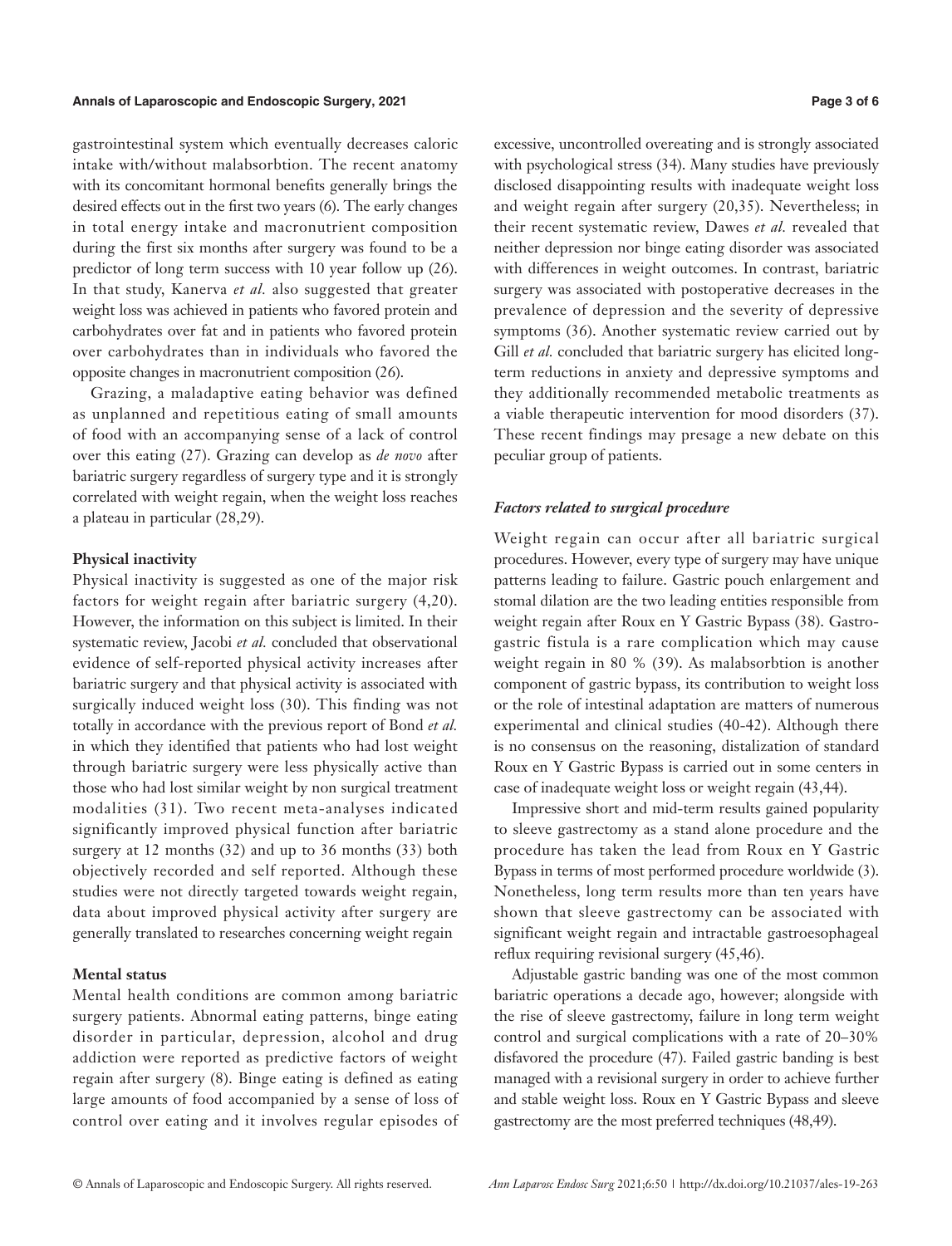#### **Page 4 of 6 Annals of Laparoscopic and Endoscopic Surgery, 2021 Annals of Laparoscopic and Endoscopic Surgery, 2021**

The rate of revisional surgeries scaled up to 7% according to the recent survey conducted by IFSO (3). As the number of bariatric surgeries increases, revisional surgeries for further interventions will inevitably be performed both for complications and surgery related factors of weight regain.

#### Management of weight regain

Cumulative data acquired from bariatric surgical patients disclosed that the majority of the patients will regain at least some part of their lost weight in the long run. Which rate of weight regain is significant and what is the most appropriate time to intervene is not clear. The certainty at this point is a multidisciplinary approach for establishing a management program is far more imperative than the preoperative period. The multifactorial, sophisticated and sometimes entwined aetiologies may be encountered. The bariatric surgeon may sometimes be the first team member who the patient consults. Nevertheless, a revisional surgical procedure should be the last option due to the high complication rates with respect to primary surgeries (50). From the surgical point of view, any anatomical failure depreciating the benefits of the previous procedure which may only be corrected by a revisional surgery should be investigated. Endoscopic and/or radiological methods may help within this context.

Apart from surgical complications, a detailed assessment of the patient may discover medical causes or behavioral issues. It is mandatory to check hormonal contributions and medications which may give way to weight regain like antidepressants, anticonvulsants, antipsychotics, insulin and insulin secretagogues. Physicians must reconsider the weight potential of pharmacotherapies against therapeutic expectations (25). Dietary contraventions, physical activity levels, psychological disorders and mental health problems should be reviewed (20). It should be kept in mind that *de novo*  mental issues may develop postoperatively. Behavioral and psychotherapeutic interventions may be supported by adding adjuvant medications in appropriate cases (51-53). Optimal timing of initiating pharmacotherapy is recommended when the patients have their plateau after the rapid weight loss period postoperatively (25).

### **Conclusions**

After bariatric surgery, the lifelong struggle of the patient against his / her excess weight enters a new period. In spite of a comprehensive preoperative evaluation, education, and preparation; the threat against weight regain will not completely be eliminated. The patient with weight regain should extensively be assessed by the multidisciplinary team with all aspects of the entity, and an individual management route should be established under the guidance of scientific evidences.

#### Acknowledgments

*Funding:* None.

# Footnote

*Provenance and Peer Review:* This article was commissioned by the Guest Editor (Mehmet Mahir Ozmen) for the series "Bariatric and Metabolic Surgery" published in *Annals of Laparoscopic and Endoscopic Surgery*. The article has undergone external peer review.

*Conflicts of Interest:* The author has completed the ICMJE uniform disclosure form (available at [http://dx.doi.](http://dx.doi.org/10.21037/ales-19-263) [org/10.21037/ales-19-263](http://dx.doi.org/10.21037/ales-19-263)). The series "Bariatric and Metabolic Surgery" was commissioned by the editorial office without any funding or sponsorship. The author has no other conflicts of interest to declare.

*Ethical Statement:* The author is accountable for all aspects of the work in ensuring that questions related to the accuracy or integrity of any part of the work are appropriately investigated and resolved.

*Open Access Statement:* This is an Open Access article distributed in accordance with the Creative Commons Attribution-NonCommercial-NoDerivs 4.0 International License (CC BY-NC-ND 4.0), which permits the noncommercial replication and distribution of the article with the strict proviso that no changes or edits are made and the original work is properly cited (including links to both the formal publication through the relevant DOI and the license). See: [https://creativecommons.org/licenses/by-nc-nd/4.0/.](https://creativecommons.org/licenses/by-nc-nd/4.0/)

#### **References**

- 1. Buchwald H, Avidor Y, Braunwald E, et al. Bariatric surgery: a systematic review and meta-analysis. JAMA 2004;292:1724-37.
- 2. Colquitt JL, Pickett K, Loveman E, et al. Surgery for weight loss in adults. Cochrane Database Syst Rev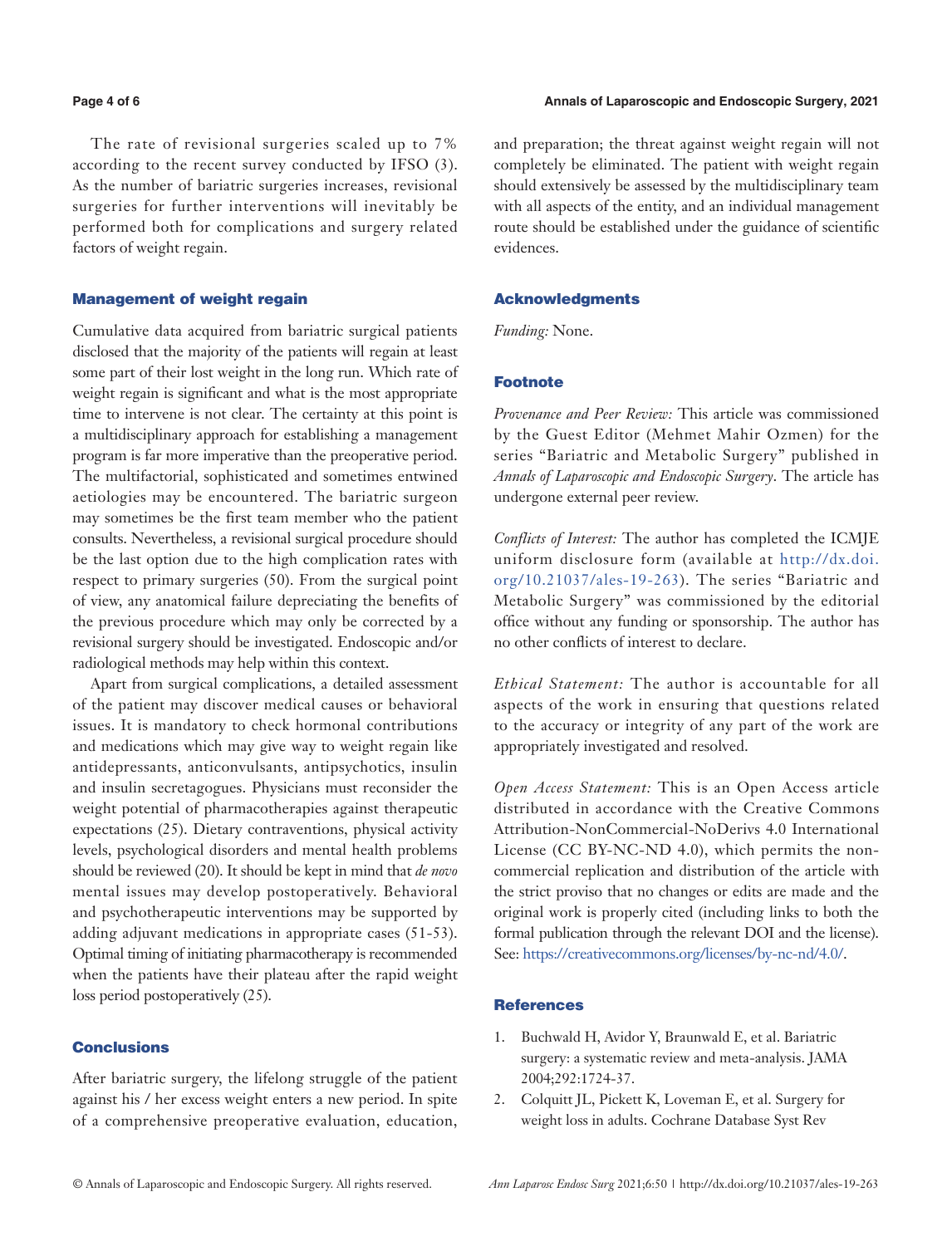2014;(8):CD003641.

- 3. Angrisani L, Santonicola A, Iovino P, et al. IFSO Worldwide Survey 2016: Primary, Endoluminal, and Revisional Procedures. Obes Surg 2018;28:3783-94.
- 4. Kushner RF, Sorensen KW. Prevention of Weight Regain Following Bariatric Surgery. Curr Obes Rep 2015;4:198-206.
- 5. Osland E, Yunus RM, Khan S, et al. Weight Loss Outcomes in Laparoscopic Vertical Sleeve Gastrectomy (LVSG) Versus Laparoscopic Roux-en-Y Gastric Bypass (LRYGB) Procedures: A Meta-Analysis and Systematic Review of Randomized Controlled Trials. Surg Laparosc Endosc Percutan Tech 2017;27:8-18.
- 6. Sjöström L, Lindroos AK, Peltonen M, et al; Swedish Obese Subjects Study Scientific Group. Lifestyle, diabetes, and cardiovascular risk factors 10 years after bariatric surgery. N Engl J Med 2004;351:2683-93.
- 7. Buchwald H, Oien DM. Metabolic/bariatric surgery worldwide 2011. Obes Surg 2013;23:427-36.
- 8. Odom J, Zalesin KC, Washington TL, et al. Behavioral predictors of weight regain after bariatric surgery. Obes Surg 2010;20:349-56.
- 9. Roslin M, Damani T, Oren J, et al. Abnormal glucose tolerance testing following gastric bypass demonstrates reactive hypoglycemia. Surg Endosc 2011;25:1926-32.
- 10. Lauti M, Kularatna M, Hill AG, et al. Weight Regain Following Sleeve Gastrectomy-a Systematic Review. Obes Surg 2016;26:1326-34.
- 11. Heymsfield SB, Wadden TA. Mechanisms, Pathophysiology, and Management of Obesity. N Engl J Med 2017;376:1492.
- 12. Lin TK, Teymourian Y, Tursini MS. The effect of sugar and processed food imports on the prevalence of overweight and obesity in 172 countries. Global Health 2018;14:35.
- 13. McCormack GR, Virk JS. Driving towards obesity: a systematized literature review on the association between motor vehicle travel time and distance and weight status in adults. Prev Med 2014;66:49-55.
- 14. Wen LM, Orr N, Millett C, et al. Driving to work and overweight and obesity: findings from the 2003 New South Wales Health Survey, Australia. Int J Obes (Lond) 2006;30:782-6.
- 15. NCD Risk Factor Collaboration (NCD-RisC). Rising rural body-mass index is the main driver of the global obesity epidemic in adults. Nature 2019;569:260-264.
- 16. Gibbs EL, Runfola CD, Dickens CE, et al. Parenting after Weight Loss Surgery: A Conceptual Model and Two Case Reports. Fam Process 2020;59:1903-13.
- 17. Vidot DC, Prado G, De La Cruz-Munoz N, et al. Review

of family-based approaches to improve postoperative outcomes among bariatric surgery patients. Surg Obes Relat Dis 2015;11:451-8.

- 18. Pratt KJ, Ferriby M, Noria S, et al. Perceived Child Weight Status, Family Structure and Functioning, and Support for Health Behaviors in a Sample of Bariatric Surgery Patients. Fam Syst Health. 2020;38:300-9.
- 19. Bruze G, Holmin TE, Peltonen M, et al. Associations of Bariatric Surgery With Changes in Interpersonal Relationship Status: Results From 2 Swedish Cohort Studies. JAMA Surg 2018;153:654-61.
- 20. Karmali S, Brar B, Shi X, et al. Weight recidivism post-bariatric surgery: a systematic review. Obes Surg 2013;23:1922-33.
- 21. Sumithran P, Prendergast LA, Delbridge E, et al. Longterm persistence of hormonal adaptations to weight loss. N Engl J Med 2011;365:1597-604.
- 22. Jacobsen SH, Olesen SC, Dirksen C, et al. Changes in gastrointestinal hormone responses, insulin sensitivity, and beta-cell function within 2 weeks after gastric bypass in non-diabetic subjects. Obes Surg 2012;22:1084-96.
- 23. Saliba J, Wattacheril J, Abumrad NN. Endocrine and metabolic response to gastric bypass. Curr Opin Clin Nutr Metab Care 2009;12:515-21.
- 24. Bohdjalian A, Langer FB, Shakeri-Leidenmühler S, et al. Sleeve gastrectomy as sole and definitive bariatric procedure: 5-year results for weight loss and ghrelin. Obes Surg 2010;20:535-40.
- 25. Shukla AP, He D, Saunders KH, et al. Current concepts in management of weight regain following bariatric surgery. Expert Rev Endocrinol Metab 2018;13:67-76.
- 26. Kanerva N, Larsson I, Peltonen M, et al. Changes in total energy intake and macronutrient composition after bariatric surgery predict long-term weight outcome: findings from the Swedish Obese Subjects (SOS) study. Am J Clin Nutr 2017;106:136-45.
- 27. Lane B, Szabó M. Uncontrolled, Repetitive Eating of Small Amounts of Food or 'Grazing': Development and Evaluation of a New Measure of Atypical Eating. Behaviour Change 2013;30:57-73.
- 28. Nicolau J, Ayala L, Rivera R, et al. Postoperative grazing as a risk factor for negative outcomes after bariatric surgery. Eat Behav 2015;18:147-50.
- 29. Pizato N, Botelho PB, Gonçalves VSS, et al. Effect of Grazing Behavior on Weight Regain Post-Bariatric Surgery: A Systematic Review. Nutrients. 2017;9:1322.
- 30. Jacobi D, Ciangura C, Couet C, et al. Physical activity and weight loss following bariatric surgery. Obes Rev